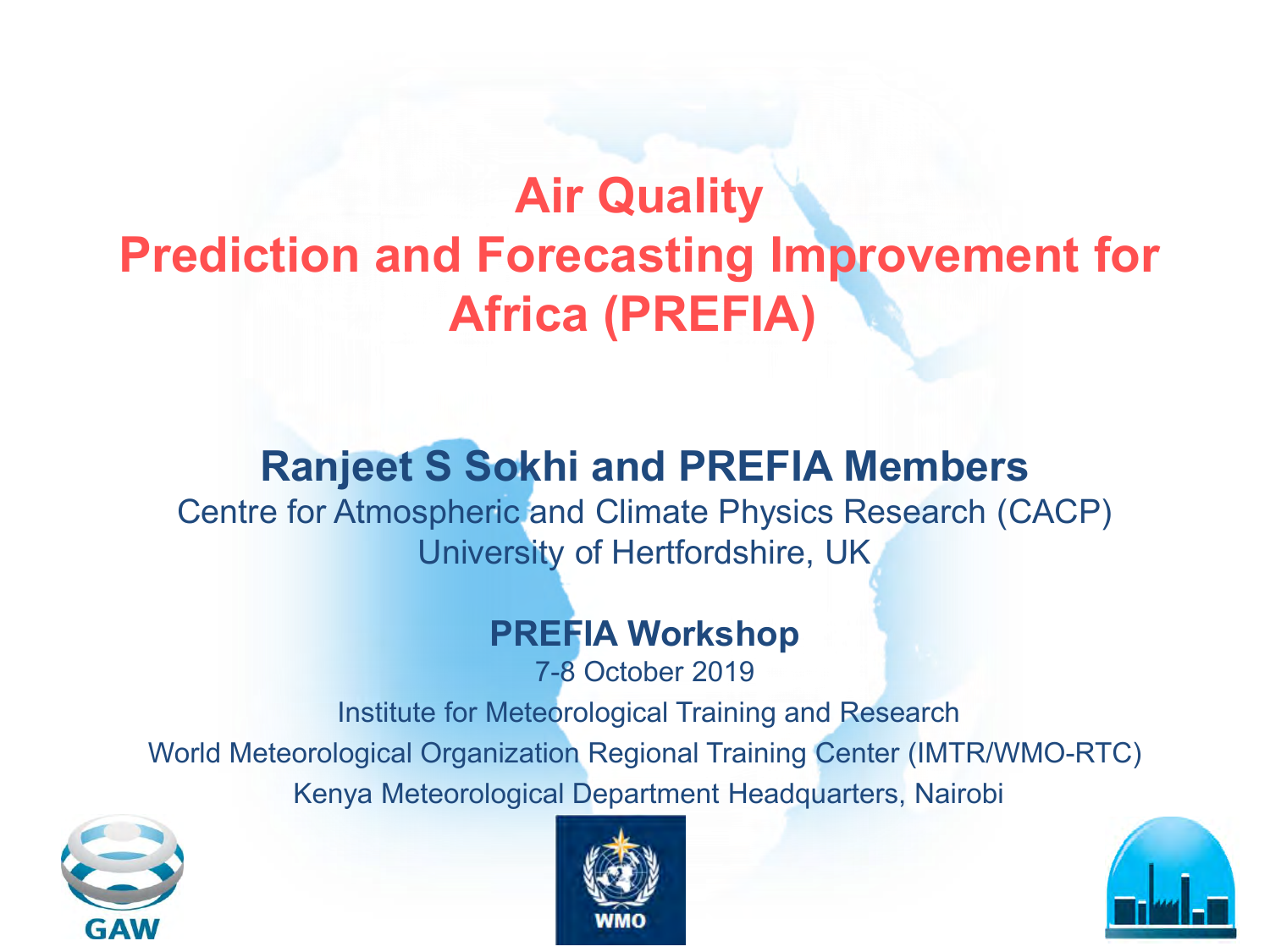# **Acknowledgements**

- **WMO/GAW Secretariat** Oksana Tarasova, Alexander Baklanov, Greg Carmichael
- **WMO – Education and Training Office** Yinka Adebayo, Mustafa Adiguzel
- **Institute for Meteorological Training and Research/World Meteorological Organization Regional Training Center, Kenyan Meteorological Department (KMD)** – Stella Aura, Nicholas Maingi, Peter Masika and Local Organising Committee
- **United Nations Environment Programme (UNEP)** Sean Khan
- **Institute of Nuclear Science and Technology** Michael J. Gatari
- **Stockholm Environment Institute (SEI)**, Nairobi, Philip Osano, Andriannah Mbandi, William Apondo
- **WMO/GAW Urban Research Meteorology & Environment Project (GURME) Applications SAG (APP-SAG)**
- **Monitoring, Analysis, and Prediction of Air Quality (MAP-AQ)**
- **Members of PREFIA**





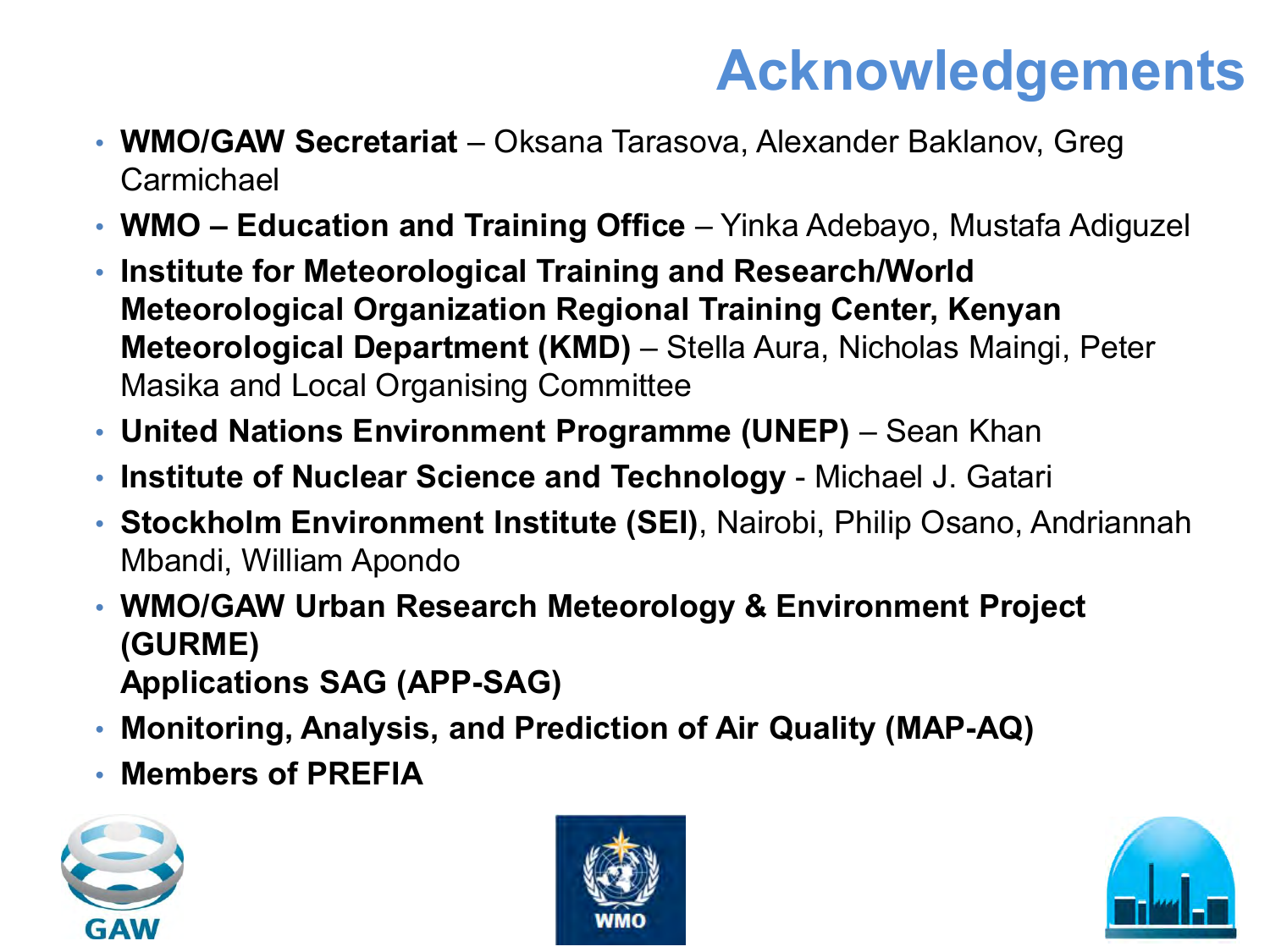# **Working Group Members**

- Ranjeet S Sokhi University of Hertfordshire, UK and WMO/GAW/GURME
- Magnuz Engardt SMHI, Sweden
- Bhekai Sibiya S Africa CSIR, South Africa
- Massimo Vieno CEH, UK
- Cheikh Diop Senegal Meteorological Service
- Abdoulahat Dioh Senegal Air Quality Centre
- Rajesh Kumar UCAR, USA
- Greg Carmichael University of Iowa, USA and WMO/GAW SSC
- Melaku Yigiletu SAWS, South Africa
- Ashraf Zakey Egyptian Meteorological Authority
- Mikhail Sofiev Mikhail.Sofiev@fmi.fi
- Rostislav Kouznetsov Rostislav.Kouznetsov@fmi.fi
- Guy Brasseur [guy.brasseur@mpimet.mpg.de](mailto:guy.brasseur@mpimet.mpg.de) (MAP-AQ)
- Vincent-Henri Peuch Vincent-Henri. Peuch@ecmwf.int (APP-SAG)

**WMO** - Alexander Baklanov – WMO Secretariat and Oksana Tarasova – Chief, WMO/GAW Research





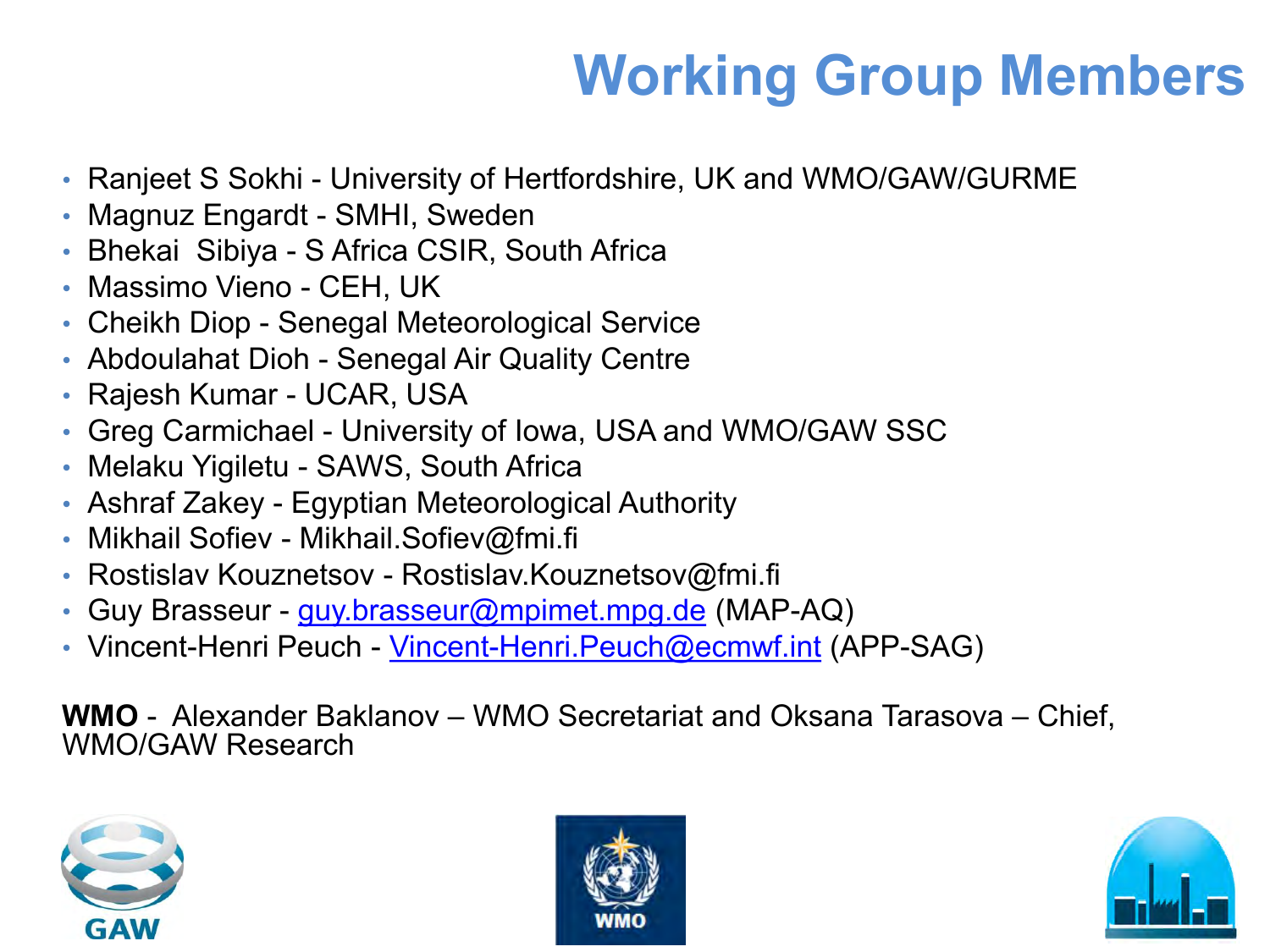## **PREFIA Members**



African countries

**Non-African countries** UK USA Finland The Netherlands **Norway** Spain Sweden

**More than 60 scientists participating**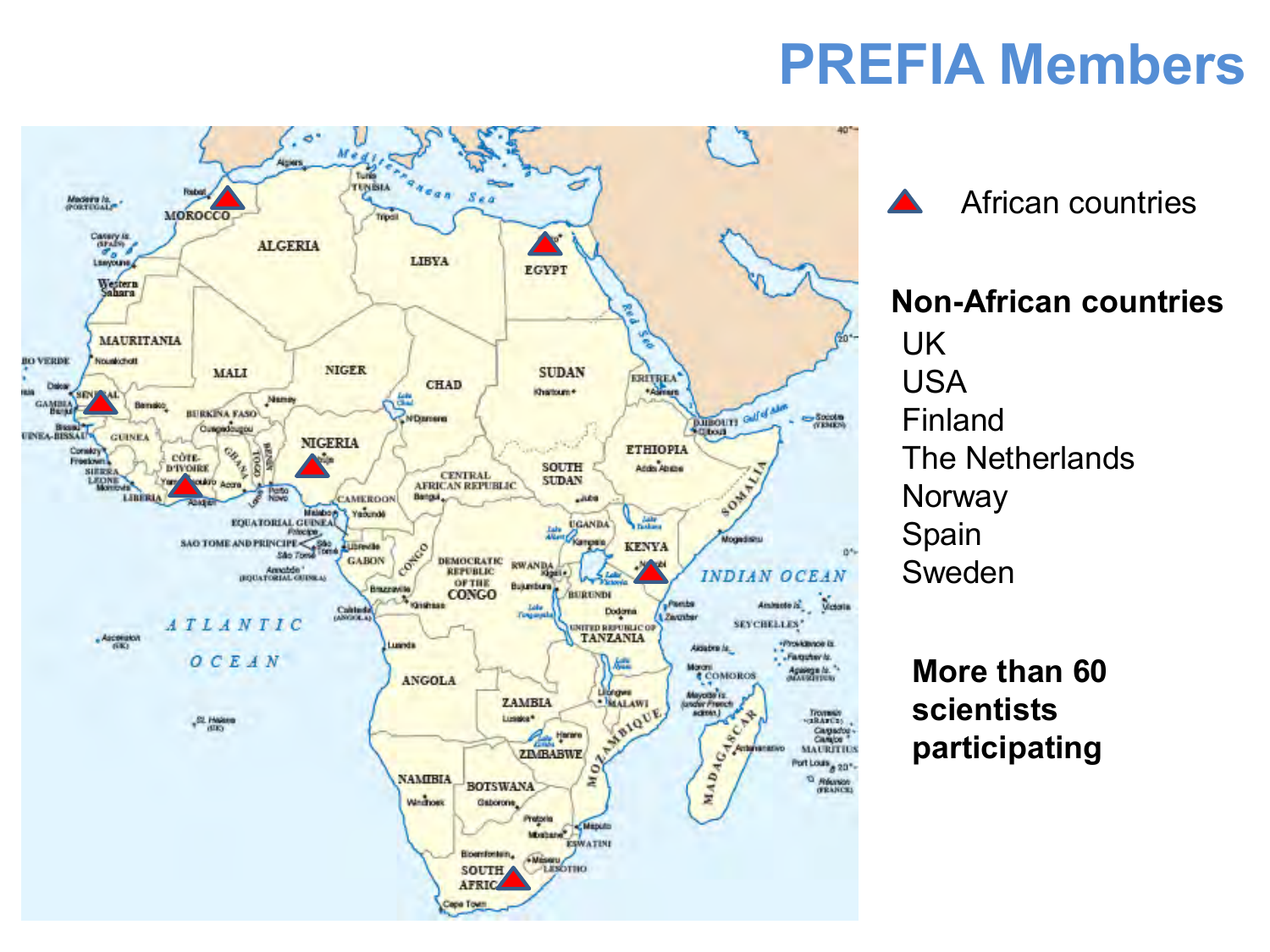# **Modelling Groups**

- Ranjeet S Sokhi r.s.sokhi@herts.ac.uk
- Melaku Tesfaye mela20062@gmail.com,
- Melaku.Yigiletu@weathersa.co.za
- Andre Dioh, SENEGAL diohandre@gmail.com
- Magnuz Engardt magnuz.engardt@smhi.se
- Massimo Vieno mvi@ceh.ac.uk
- Greg Carmichael gcarmich@engineering.uiowa.edu
- Rebecca Garland rgarland@csir.co.za
- Alexander Baklanov abaklanov@wmo.int
- Cheikh Abdoulahat Diop abdoulahat.diop@ anacim.sn
- Mikhail Sofiev Mikhail.Sofiev@fmi.fi
- Rostislav Kouznetsov Rostislav.Kouznetsov@fmi.fi
- Michael Gauss michael.gauss@met.no
- Mat Evans mat.evans@york.ac.uk
- Sara Basart sara.basart@bsc.es
- Oriol Jorba oriol.jorba@bsc.es
- Ronald van der A avander@knmi.nl
- Guy Brasseur guy.brasseur@mpimet.mpg.de
- Johannes.Flemming@ecmwf.int





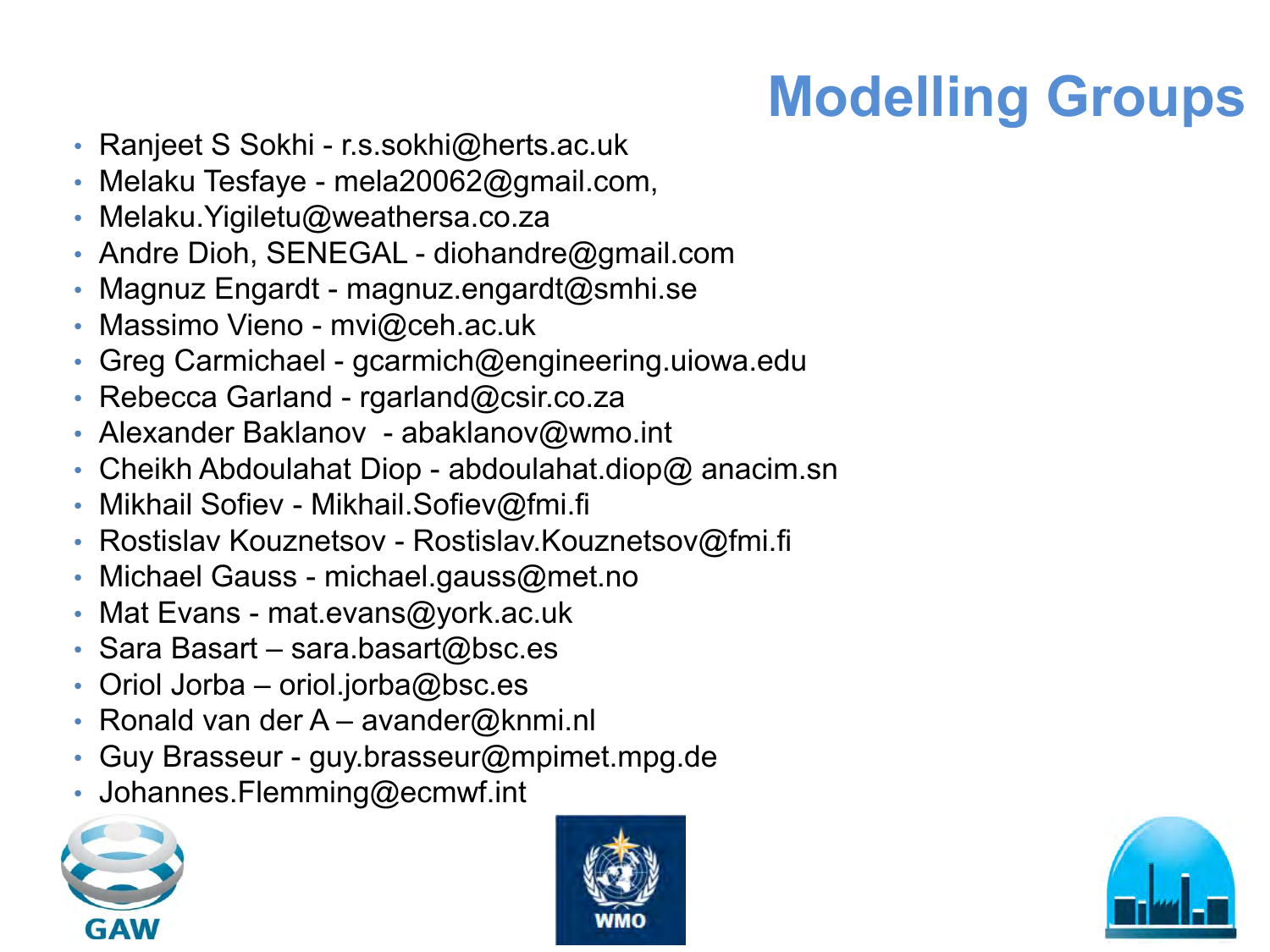# **Interested Groups**

- Prof Babatunde Rabiu, Center for Atmospheric Research, NASRDA tunderabiu2@gmail.com
- Olumide Olaniyan, Nigerian Meteorological Agency olumydas2016@gmail.com
- Dr Mofoluso Fagbeja, African Regional Centre for Space Science and Technology Education in English, NASRDA - mfagbee@gmail.com
- Kenza Khomsi, National Climate Centre, Morocco k.khomsi@gmail.com
- Paul Young, Lancaster University, UK paul.j.young@lancaster.ac.uk





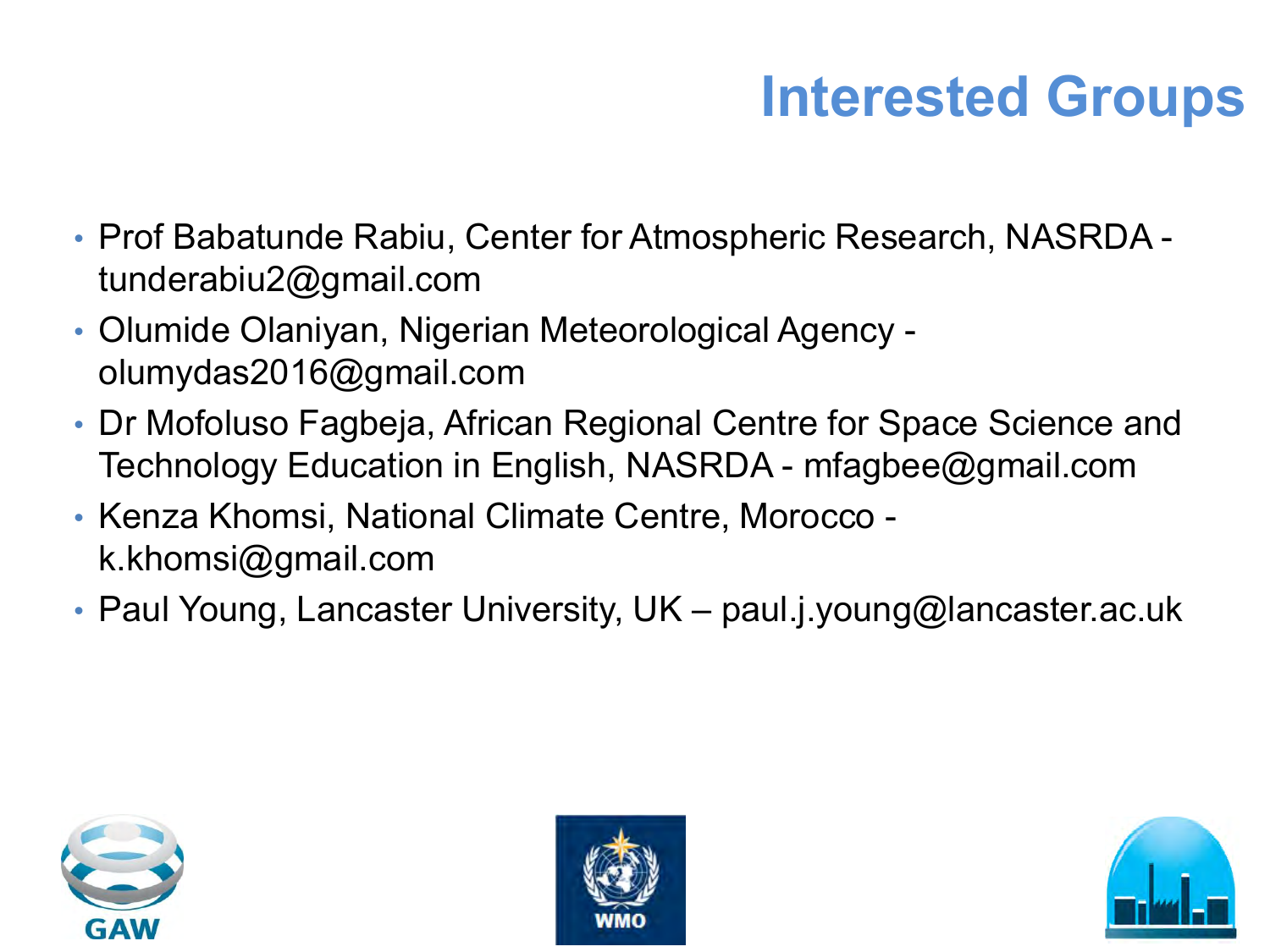## **Global Partnership**

PREFIA is a catalyst for creating a wider network by collaborating with other groups and agencies including:

- World Meteorological Organisation (WMO) GURME, APPs, MAP-AQ
- Working Group on Numerical Experimentation (WGNE)
- World Weather Research Programme (WWRP)
- World Climate Research Programme (WCRP)
- World Health Organisation (WHO)
- EUMETSAT
- Global Emissions Initiative (GEIA)
- International Nitrogen management System (INMS)
- International Global Atmospheric Chemistry (IGAC) Project
- International Commission on Atmospheric Chemistry and Global Pollution (iCACGP)
- Integrated Carbon Observation System (ICOS)





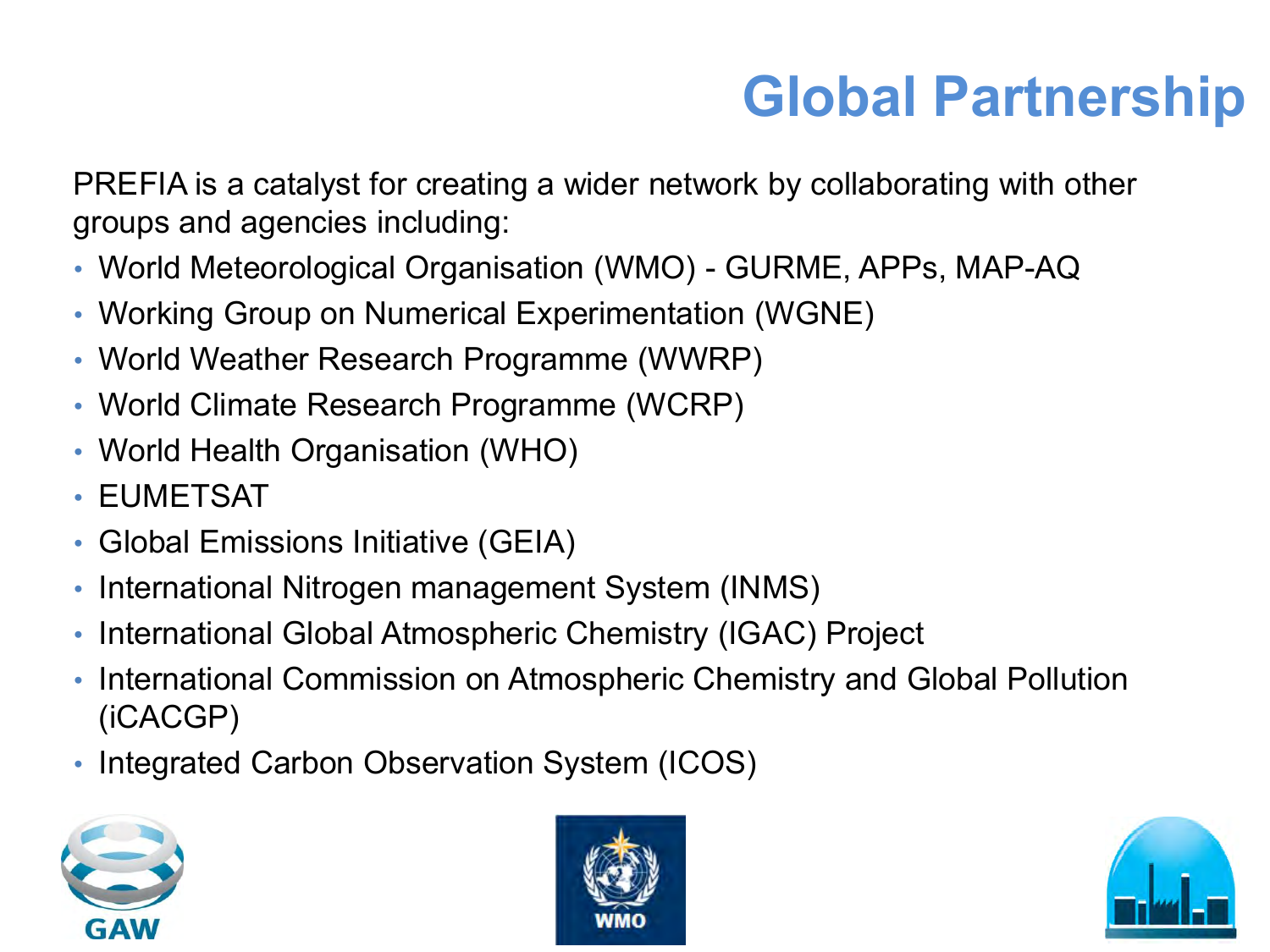### **Real-time air pollution monitoring stations globally Source:** UNICEF (2019)







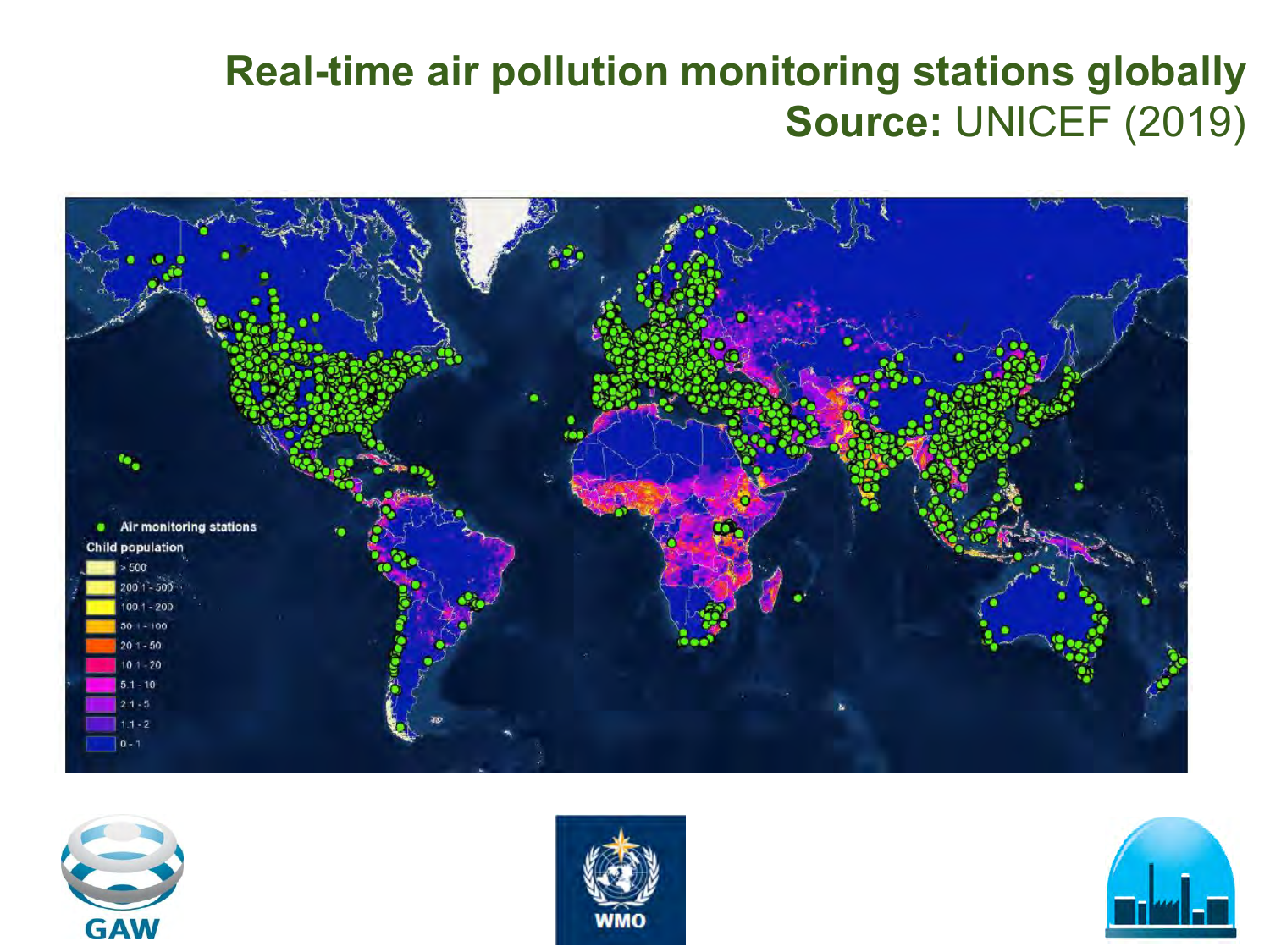### **Global Outdoor Air Pollution (PM2.5) Source:** World Health Organization 2018



Modeled annual mean PM2.5 for the year 2016 (ug/m3)







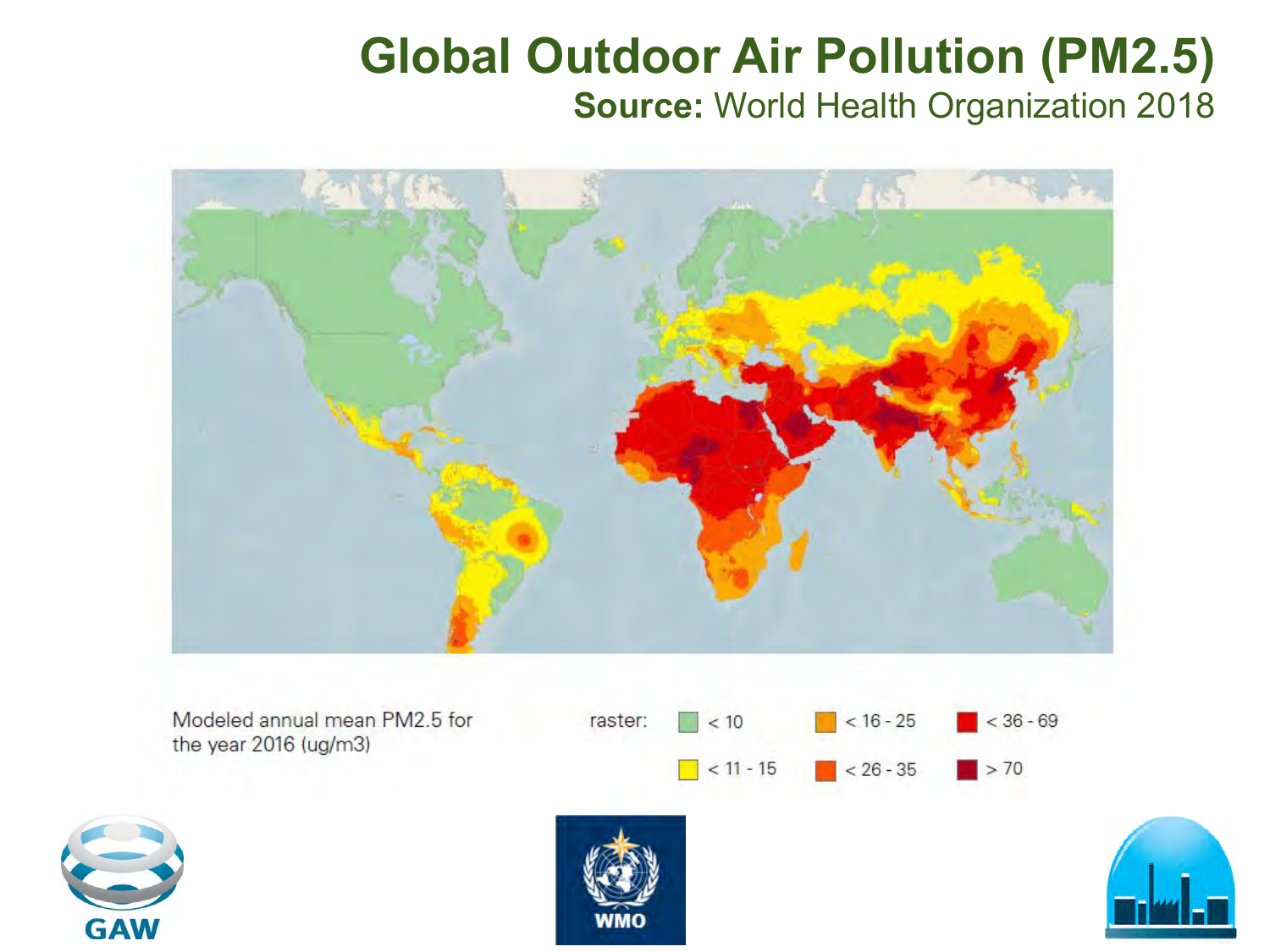# **Aim of PREFIA**

### **Aim:**

To **develop and improve** air quality prediction and forecasting capabilities and related meteorological analysis for African applications through an international **science and training** effort.

### **Output:**

The scientific development of a multiscale prediction and forecasting framework will be a key instrument to support air pollution management strategies for Africa e.g.

- Local, short term measures
- A regional response for longer term improvements in air quality;
- Contributions from long range transport;
- Quantifying health outcomes resulting from exposure to air pollution





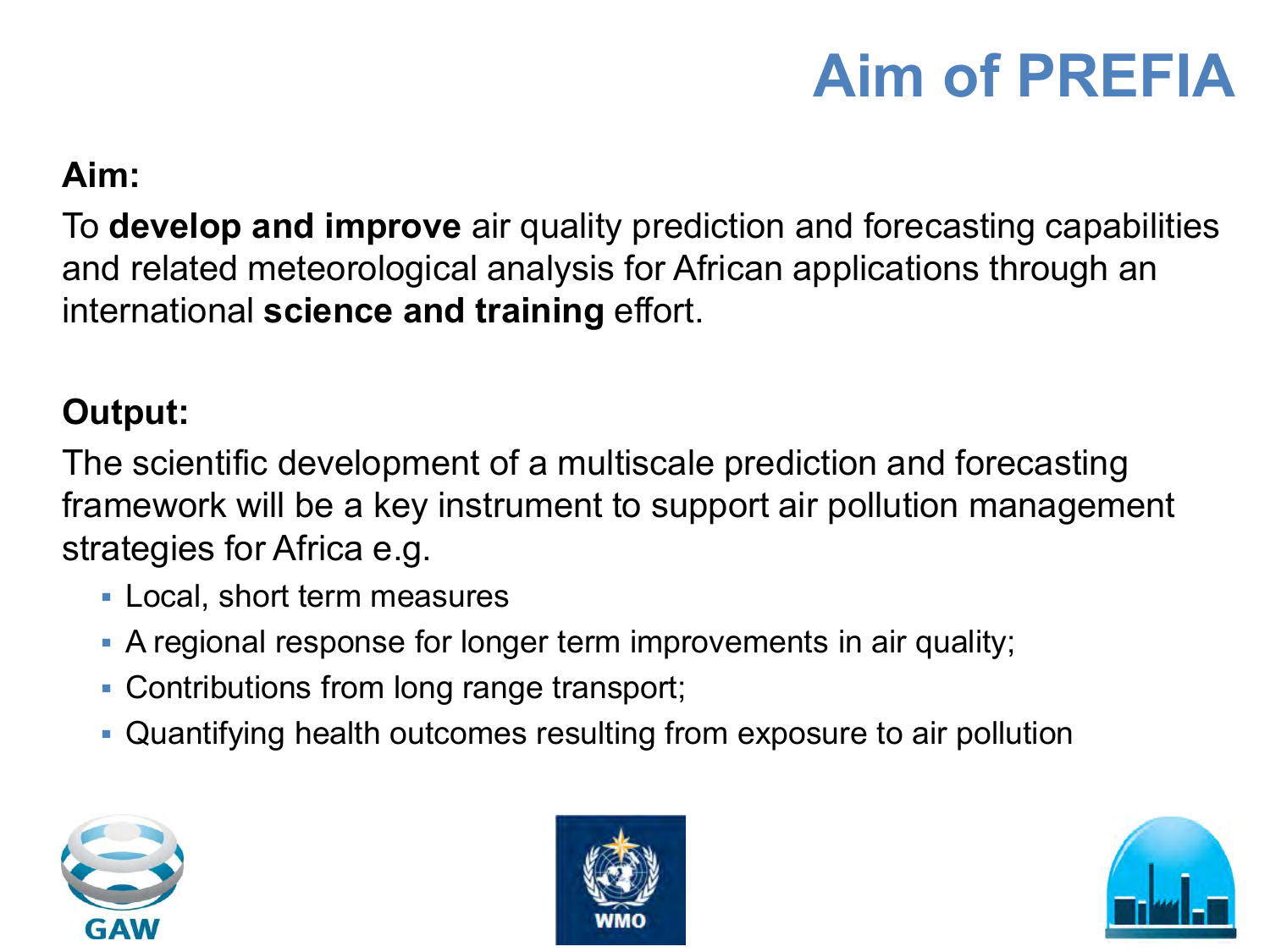# **Specific Objectives**

### **Specific objectives:**

1. To undertake a *comprehensive science based model intercomparison* for Africa over local to regional scales;

2. To collate appropriate **observational datasets** and *develop a database to support this initiative* in terms of model evaluation and improvement;

3. To identify, recommend and implement *model improvements to reduce uncertainties* in prediction and forecasting on local to regional scales for African applications;

4. To support *training of local scientists and users* in the area of prediction and forecasting of air quality and related meteorological analysis for Africa;

5. To initiate a *global science dissemination and outreach strategy to transfer knowledge* to meteorological services, scientists, users and local communities





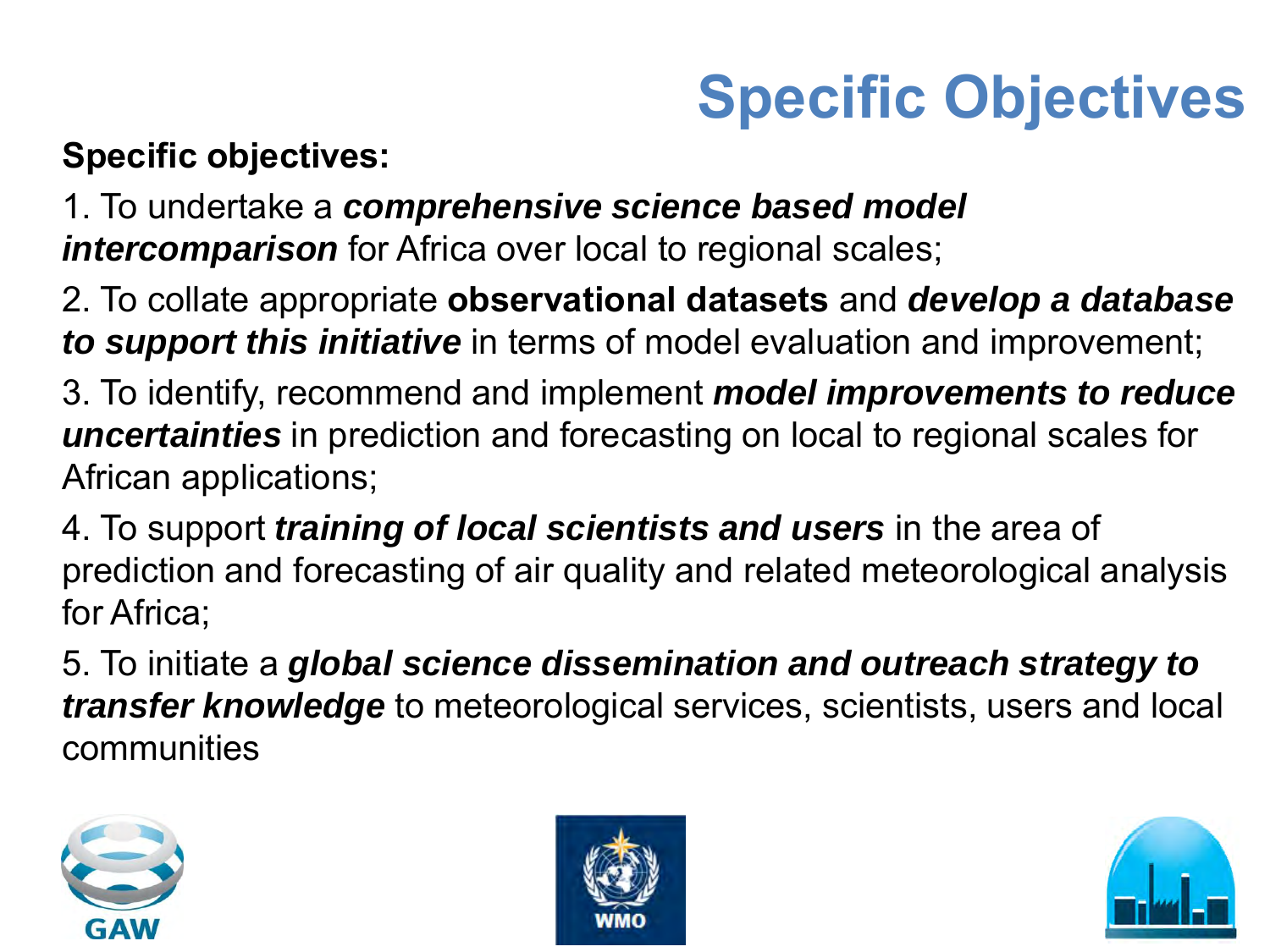## **PREFIA Work Programme**

- **Phase 1 focus on regional and country/subregional scales**
- Model intercomparison exercise with 2015 (?) as the base year (with other groups)
- Individual model and ensemble approach
- Workshop during 7-12 Oct 2019
- **Phase 2 Science case studies to include subregions and urban scales**
- Develop downscaling approaches





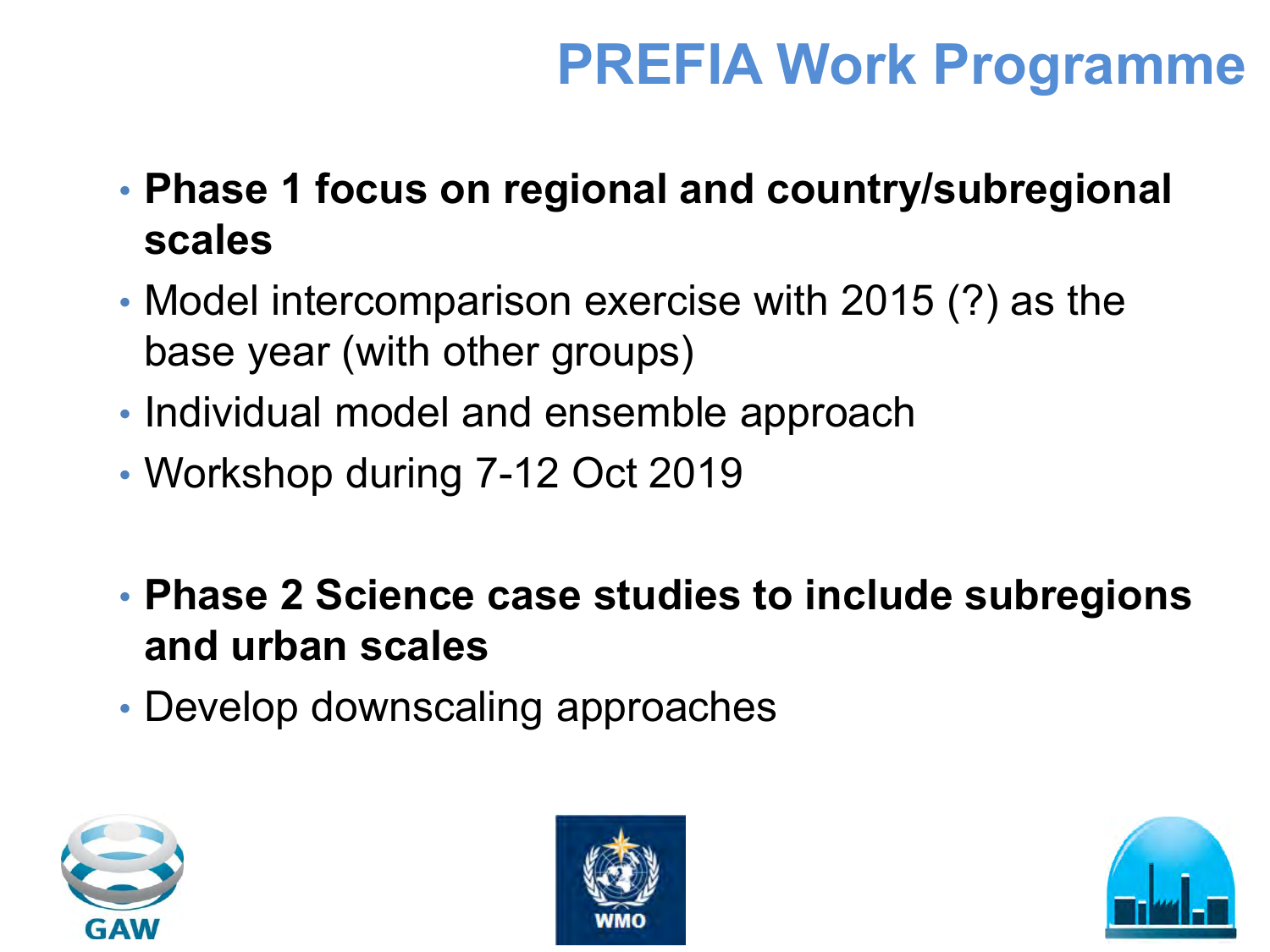## **PREFIA Modelling Protocols – Phase 1**

- Computed period: baseline year 2017
- No data assimilation is expected.
- Input meteorology and physiography: up to the model

#### • **Regional domain:**

- Emission input: CAMS-global inventory preferable
- Participating models: SILAM, WRF-CMAQ, WRF-Chem, Reg-CM, ECMWF, LOTUS-EURO, MATCH and others….

#### • **Sub-regional domain:**

- Next phase
- IC/BC up to model or common?
	- Copernicus global archives, SILAM archive and others…
- Output file format: NetCDF, CF convention 1.3

### • **Observations - critical**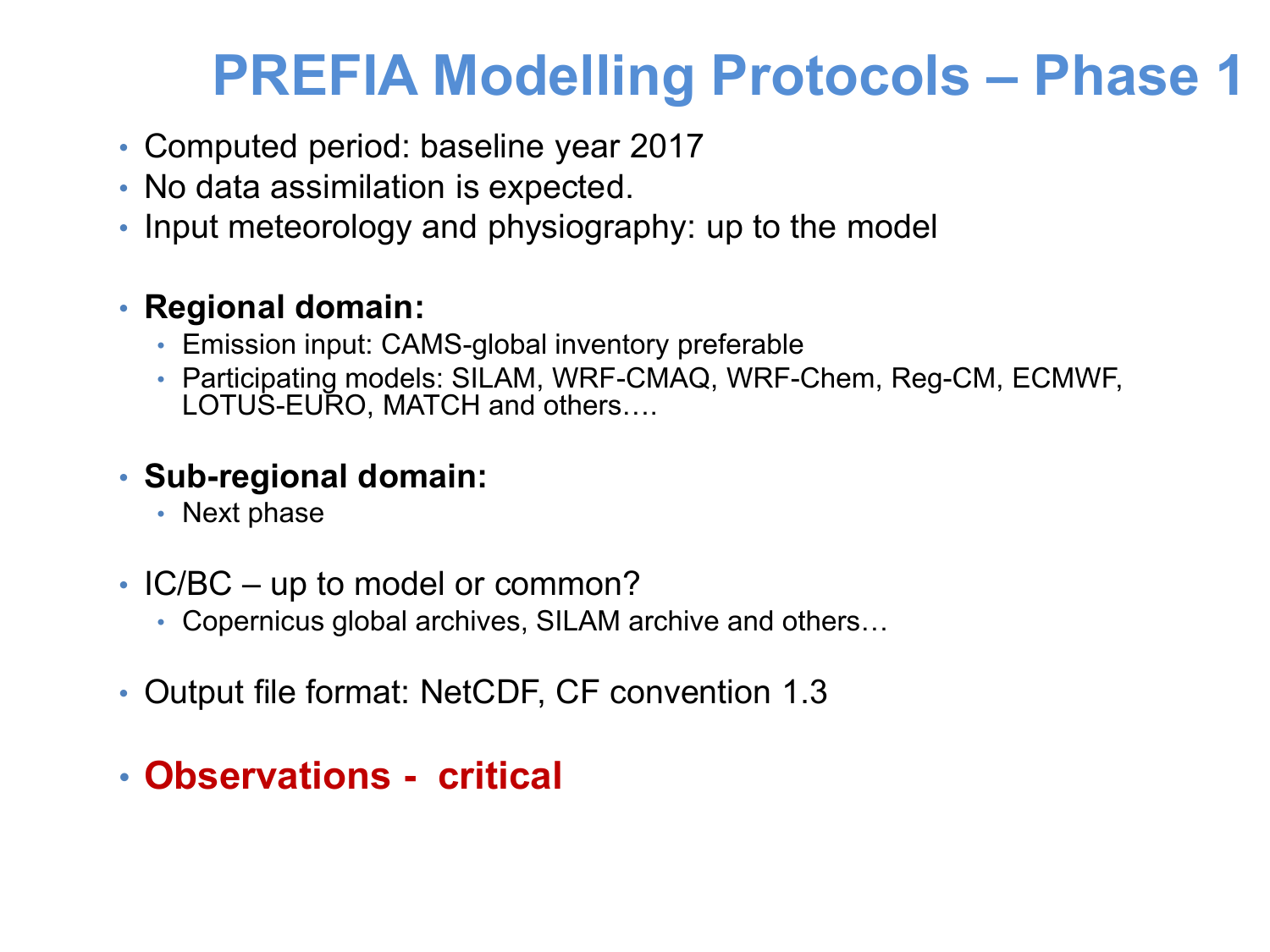# **PREFIA Modelling Protocols – Phase 1**

### • **Output:**

- Output vertical levels: for concentrations, screen level 2m above the ground; for optical thickness, vertically-integrated column
- Output temporal resolution: 1 hour

### • **Output variables:**

- 2D 2m concentrations of SO2, SO4, NO, NO2, NO3, HNO3, O3, NH3, HCHO, CO, NH4, OH, HO2. Unit:  $\mu$ g < substance > m-3
- 2D concentrations of dry PM2.5, PM10, PPM2.5 (Primary PM2.5), PPM10 (Primary PM10), EC (Elemental carbon), SOA (secondary organic carbon), SS (Sea salt), D (wind-blown Dust). Unit: µg PM m-3
- 2D dry and wet deposition of the above species. Unit: mg < subst/PM > m-2 hr-1
- 2D column-integrated of AOD at 550nm wavelength, sum of all aerosols, relative unit.
- 2D boundary layer height. Unit: m
- 2D precipitation rate. Unit mm hr-1
- 2D cloud cover fraction. Relative unit [0..1]
- 2D surface temperature. Unit: K
- 2D emission maps for all species used from input inventory or computed by the model. Unit kg <species> m-2 hr-1 cell-1.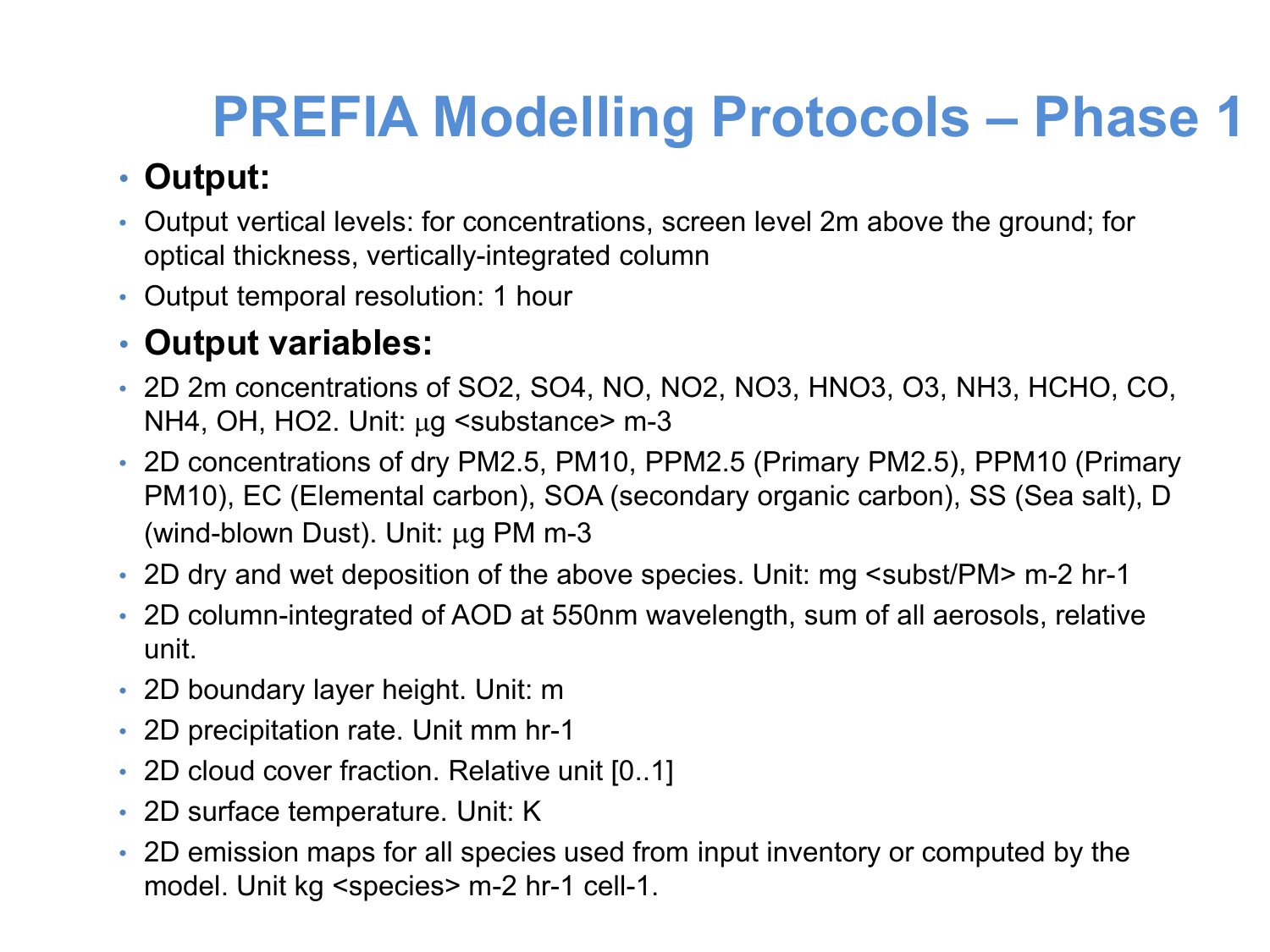## **Decisions: PREFIA Modelling Protocols – Phase 1**

- Refinement of protocols  $\checkmark$
- Participants  $\checkmark$
- Which models  $\checkmark$
- Analysis of model outputs ongoing  $\checkmark$
- Observation datasets limited ??
- Documentation, report, publication next phase
- Presentation of first results Workshop Oct 2019  $\checkmark$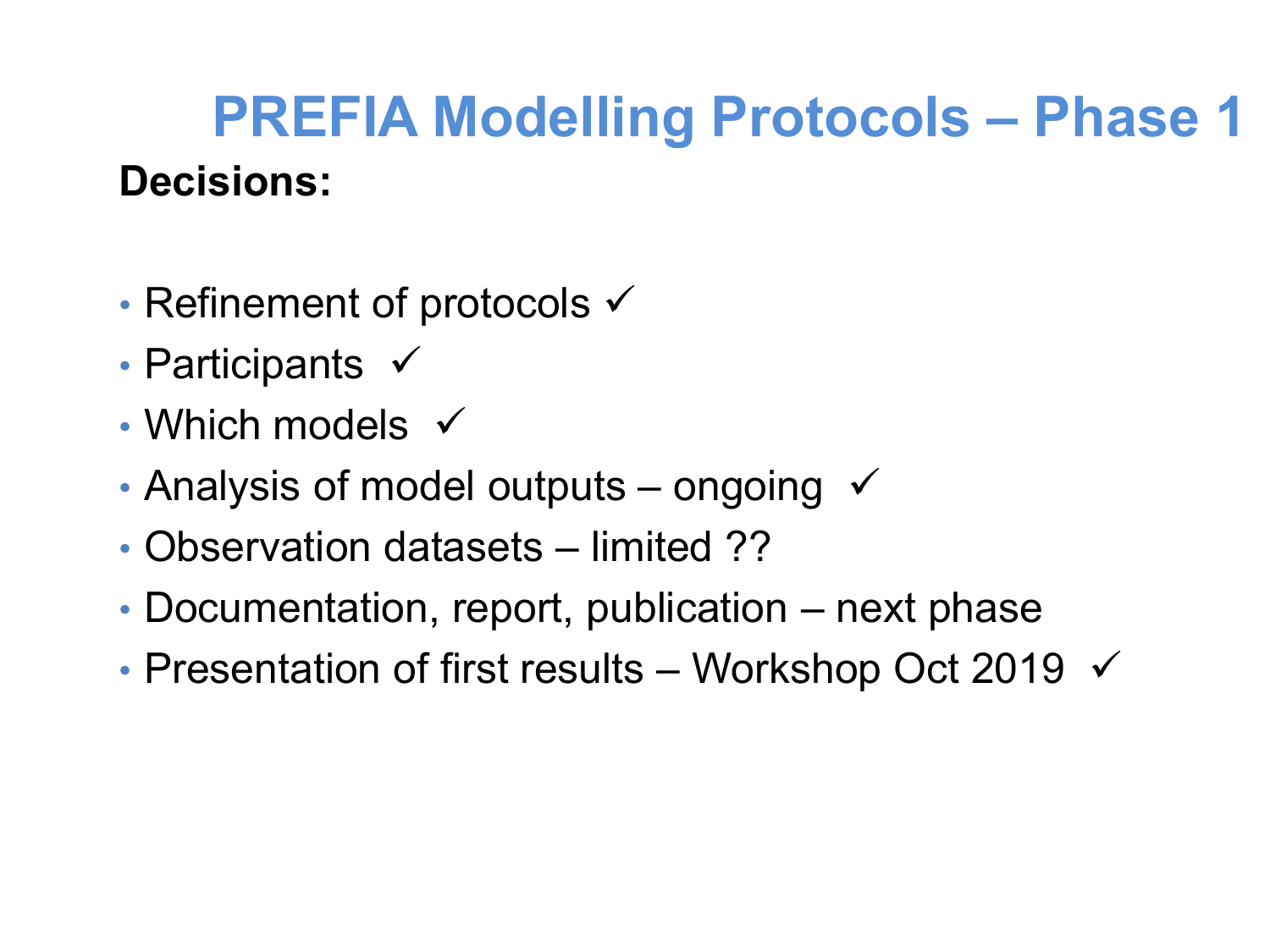### **PREFIA workshop and Training** 7-12 Oct 2019, Nairobi - Indicative plan

| Day 1                                       | Day 2                                                                           | Day 3           | Day 4 | Day 5 | Day 6 |
|---------------------------------------------|---------------------------------------------------------------------------------|-----------------|-------|-------|-------|
| <b>PREFIA</b><br><b>Science</b><br>Workshop | <b>PREFIA</b><br><b>Science</b><br>Workshop - am<br>Stakeholder<br>$event - pm$ |                 |       |       |       |
|                                             |                                                                                 | <b>TRAINING</b> |       |       |       |
|                                             |                                                                                 |                 |       |       |       |

#### **Models** (to be decided):

Training models - WRF and CMAQ Share experience e.g. WRF-Chem, SILAM **Case studies for training** – to be defined **Post training** – trainees to be part of PREFIA activities, establish local AQF systems, science support via PREFIA partners





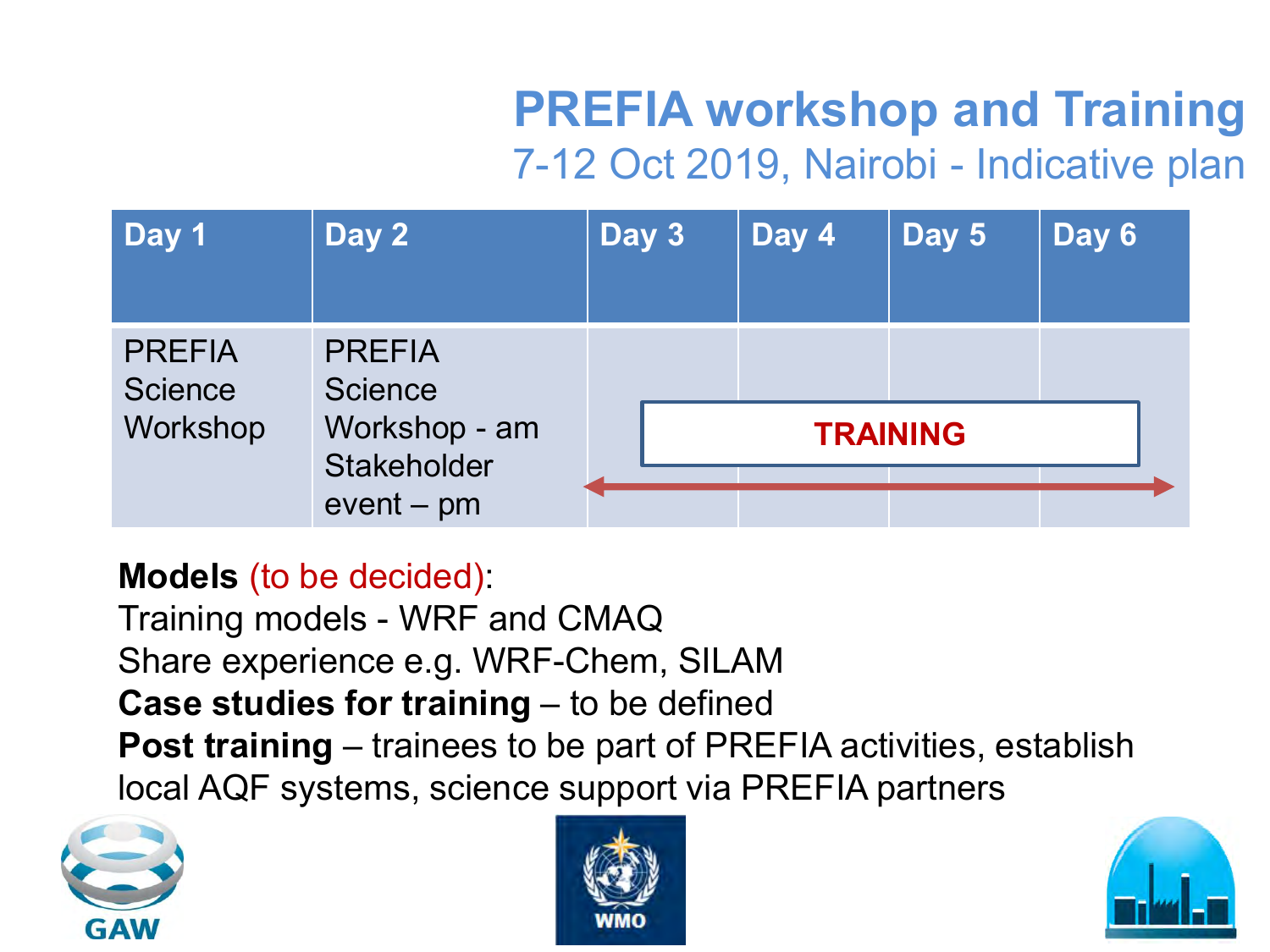### **PREFIA workshop and Training** 7-12 Oct 2019, Nairobi - Plan

#### **Model inter-comparison exercise**

Finalise protocols – 15 June 2019

Model run outputs – 15 August

Inter-comparison analysis – On going

Submit paper for journal – 2020

WMO report – 2020